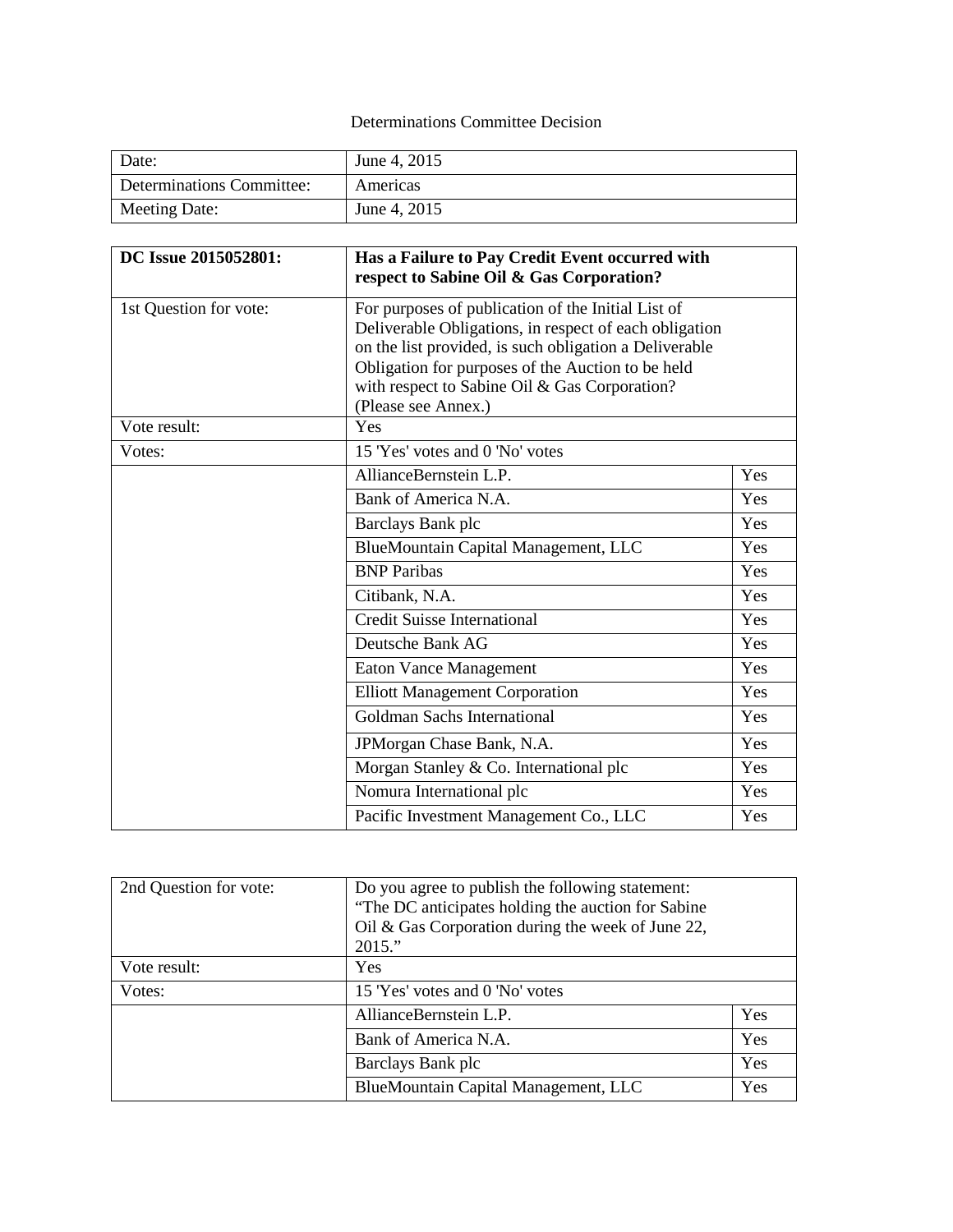| <b>BNP</b> Paribas                     | Yes |
|----------------------------------------|-----|
| Citibank, N.A.                         | Yes |
| <b>Credit Suisse International</b>     | Yes |
| Deutsche Bank AG                       | Yes |
| <b>Eaton Vance Management</b>          | Yes |
| <b>Elliott Management Corporation</b>  | Yes |
| Goldman Sachs International            | Yes |
| JPM organ Chase Bank, N.A.             | Yes |
| Morgan Stanley & Co. International plc | Yes |
| Nomura International plc               | Yes |
| Pacific Investment Management Co., LLC | Yes |